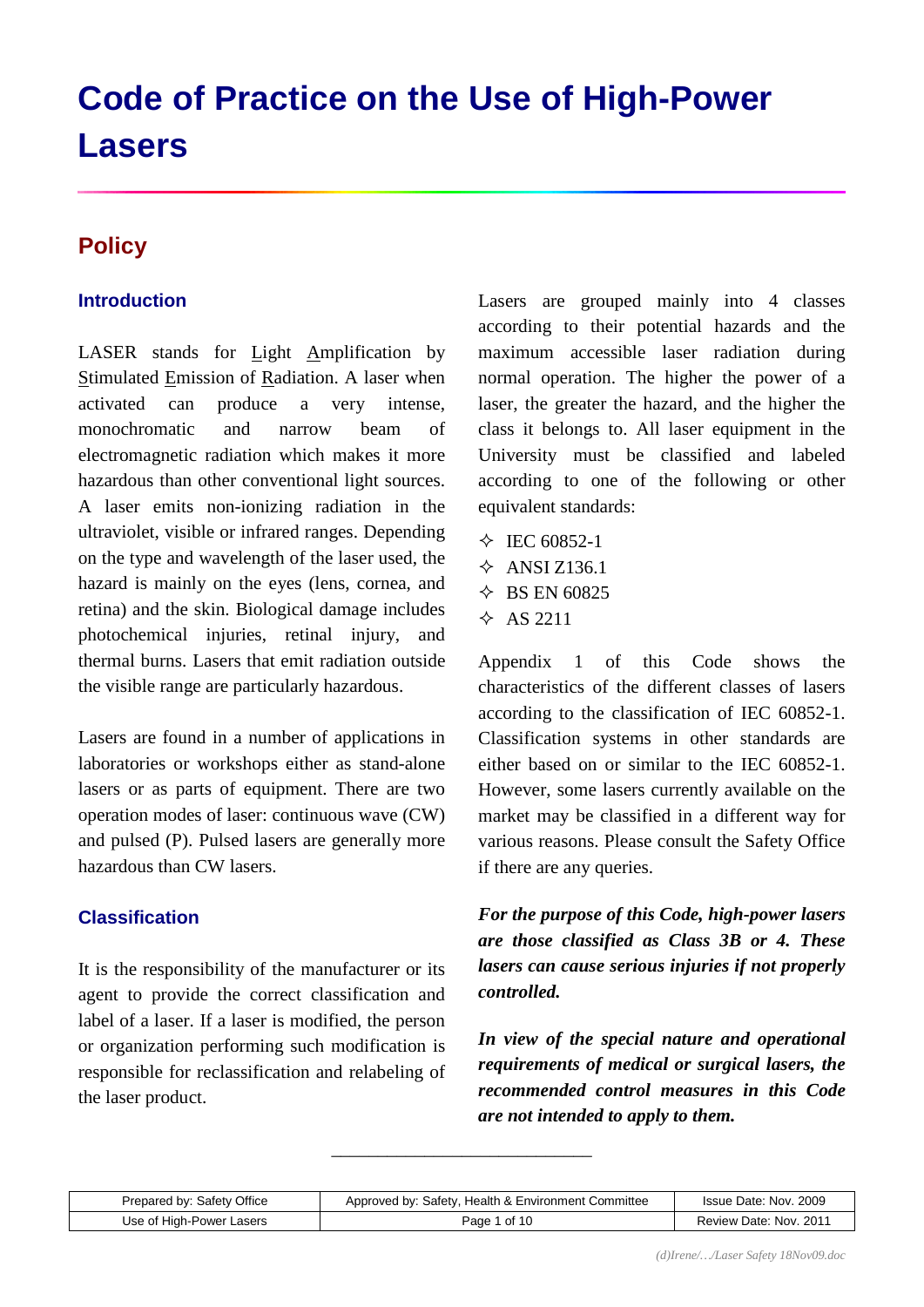# **Responsibilities**

#### *Department Head:*

A department where high-power lasers are used should keep a detailed record of all such lasers. The record should contain at least the following information:

- Description of the laser (e.g. lasing medium, power, mode of operation –CW/P)
- Classification of the laser
- Location
- Person-in-charge of the laser

# *A Principal Investigator or Person-in-Charge of a High-Power Laser is:*

- To ensure that the laser equipment is properly classified and labeled by the laser equipment manufacturer or according to international standards if modifications are made.
- To inform the Safety Office (SO) on any purchase of new high-power laser equipment in advance, and to register such laser with the SO. The relevant registration form in Appendix 2 should be filled in and returned to the SO.
- To ensure control measures are considered before the purchase of the equipment and to include the appropriate safety features in the planning of the laboratory. The requirements for a laboratory housing high-power lasers are given in Appendix 3. A laboratory or any other area housing a high-power laser is called a Laser Controlled Area.
- To establish and keep up-to-date a written standard operating procedures (SOP) for the use of each high-power laser, and to make the SOP readily accessible in a Laser Controlled Area.
- To notify the SO on any changes to the registered laser under his control.
- To train or to arrange training for all users of the registered laser on the health and safety of lasers and the safe operation of the specific equipment.
- To ensure that sufficient and appropriate protective equipment (e.g. eye protection) is provided and used where necessary.
- To regularly inspect the conditions of the registered laser and the Laser Controlled Area to ensure safety.

#### *A User of High-Power Laser is:*

- To attend training on the safe use of lasers when provided.
- To operate the laser equipment according to the SOP.
- To use PPE provided by the department where necessary.
- Not to permit the entry of unauthorized personnel into the Laser Controlled Area where a high-power laser is operating.
- To report any incident or accident to the Principal Investigator or Person-in-charge of the laser.

| Prepared by: Safety Office | Approved by: Safety, Health & Environment Committee | Issue Date: Nov. 2009  |
|----------------------------|-----------------------------------------------------|------------------------|
| Use of High-Power Lasers   | Page 2 of 10                                        | Review Date: Nov. 2011 |

\_\_\_\_\_\_\_\_\_\_\_\_\_\_\_\_\_\_\_\_\_\_\_\_\_\_\_\_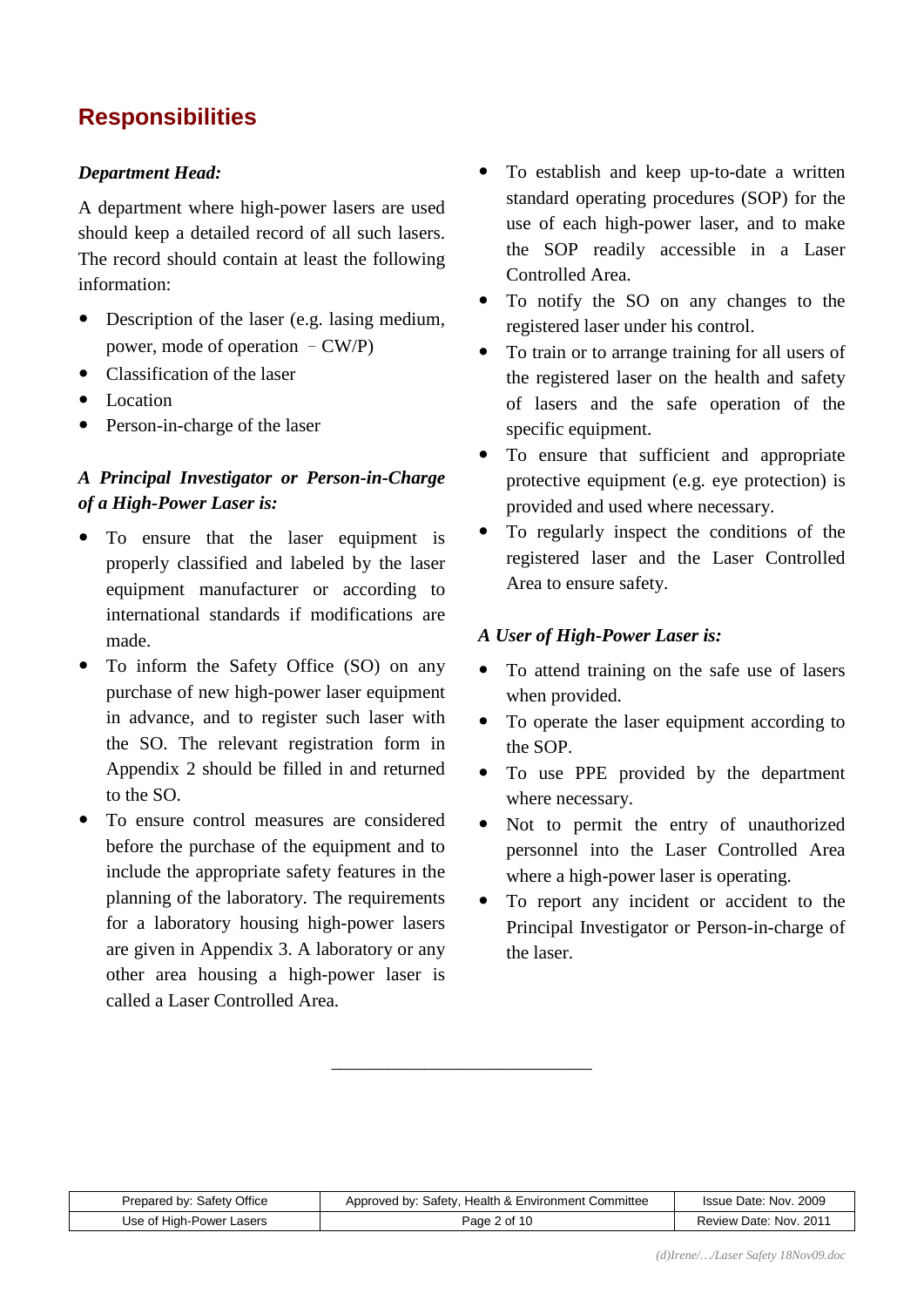# **Guidance**

# **Safety Requirements for Laser Controlled Area**

A Class 3B or 4 laser can be converted to a lower class by totally enclosing the lasing beam with an appropriate enclosure. If any part of the beam is exposed, the high-power laser should be operated in a Laser Controlled Area, which could be a room dedicated for the purpose or part of a room physically separated from other areas in the room.

A Laser Controlled Area must have the following features:

- Warning light and signs at the entrance
- Access control to the area
- Appropriate eye protection for people inside the area
- Standard Operating Procedure (Please refer to Appendix 3)

For a Laser Controlled Area with more than one laser, appropriate shielding or barrier for individual lasers are normally required.

# **General Safety Measures for Working with Lasers**

The following are general safety measures that apply to work with high-power lasers in general. They should be practiced in addition to the specific Standard Operating Procedure.

- Do not work with or near a high-power laser unless trained and authorized to do so.
- Do not enter a Laser Controlled Area when the warning light is on and the laser is energized.
- Verify that all safety devices are in place before energizing a laser.
- Use a warning light or sound to indicate laser operation or ready to fire, especially for invisible beam such as from infrared lasers.
- Keep the laser beam path as short as possible and enclose it as much as possible.
- Terminate the beam at the end of its useful path.
- Orient the beam so that it is not directed towards entry doors, occupied areas or traffic paths.
- Confine the beam within a well-defined area such as an optical table.
- Make use of beam attenuator or beam stop to temporarily terminate laser emission whenever emission is not required for short periods; turn off the laser if the emission is not required for longer periods.
- Contain the laser radiation with the use of screens, blinds, or curtains.
- Place the laser beam well below or above eye level of any sitting or standing observers.
- Mount the laser firmly to ensure that the beam travels only along its intended path.
- Do not stare directly into the laser beam. Use appropriate eye protective equipment where necessary.
- Do not use optical viewing aids (e.g. binoculars, microscopes) with the laser unless the increased hazard due to magnification has been reviewed. If such aids are required, use the original aids provided by the manufacturer of the laser equipment.
- Eliminate specularly reflective material from the beam area as far as practicable. Remove watches, rings, etc while working in the beam area.

| : Safety Office<br>Prepared by: | Approved by: Safety, Health & Environment Committee | Issue Date: Nov. 2009     |
|---------------------------------|-----------------------------------------------------|---------------------------|
| Use of High-Power Lasers        | Page 3 of 10                                        | Nov. 2011<br>Review Date: |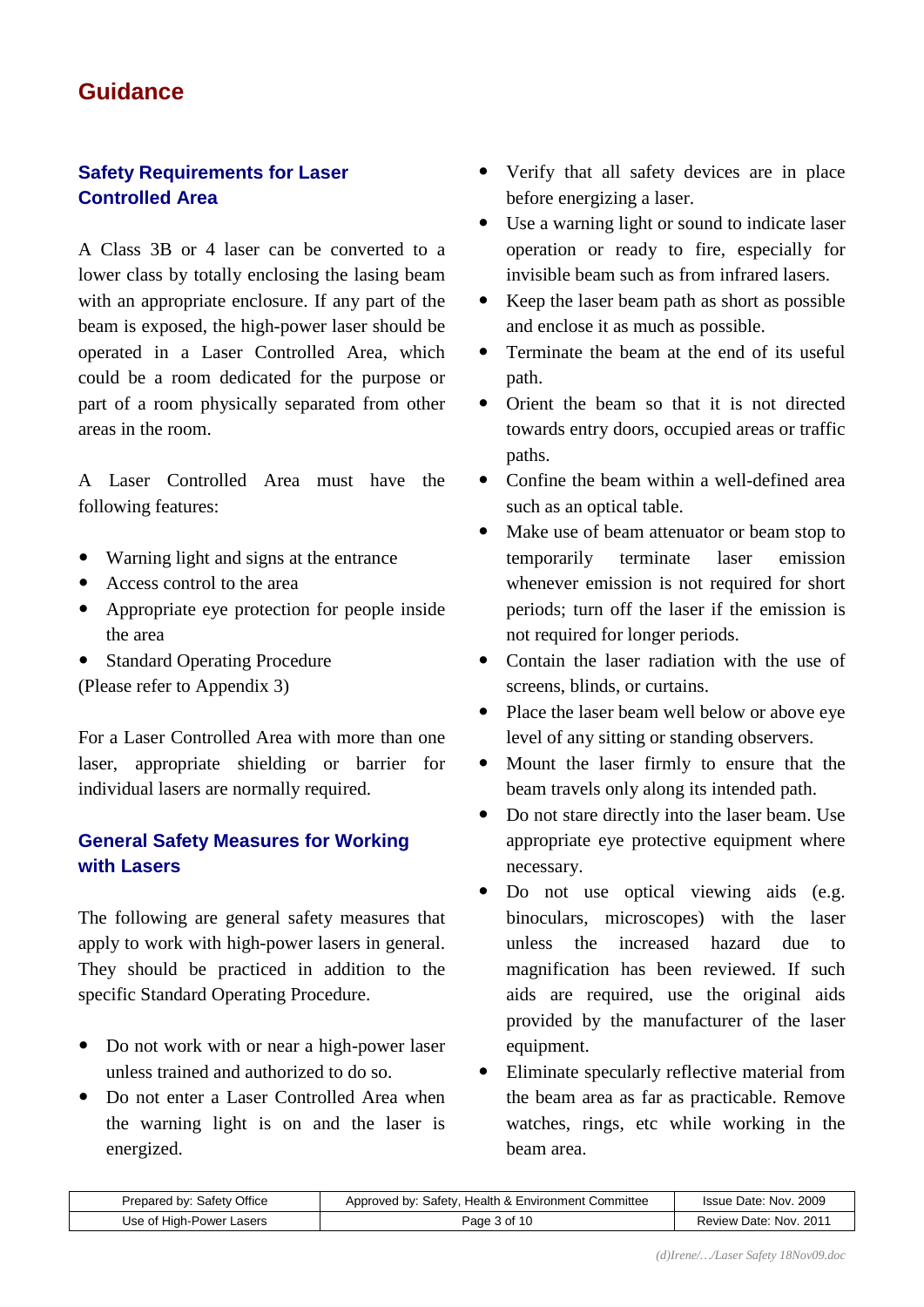- Ensure that scattered laser radiation is not escaping through the windows, doorways and open portals to the outside.
- Use a protective housing over the laser such that the laser beam emerges from the aperture only. Place shutters, polarizers and optical filters at the laser exit port to reduce the beam to the minimal useful level.
- Establish a safe method of beam alignment.
- Discharge capacitors and turn off power before leaving a pulsed laser unit unattended. Never leave the laser unattended when it is in operation.
- Work with sufficient levels of room illumination.
- Maintain an uncluttered environment and well-organised working layout.
- Allow only competent and well trained persons to carry out the service or alignment on the laser.
- If a serious skin or fire hazard exists, use a suitable shielding between the laser beam and any personnel or flammable surfaces.
- Provide appropriate fire fighting equipment in the vicinity of the laser equipment for the control of possible small fires.

# **Non-Beam Hazards of High-Power Lasers**

Besides the hazards arising from the laser beam, there are also other associated non-beam hazards which include electric shock, noise, fire and air contaminants generated during laser work. More information on some common non-beam hazards is given in Appendix 4.

| Prepared by: Safety Office | Approved by: Safety, Health & Environment Committee | Issue Date: Nov. 2009  |
|----------------------------|-----------------------------------------------------|------------------------|
| Use of High-Power Lasers   | Page 4 of 10                                        | Review Date: Nov. 2011 |

\_\_\_\_\_\_\_\_\_\_\_\_\_\_\_\_\_\_\_\_\_\_\_\_\_\_\_\_\_\_\_\_\_\_\_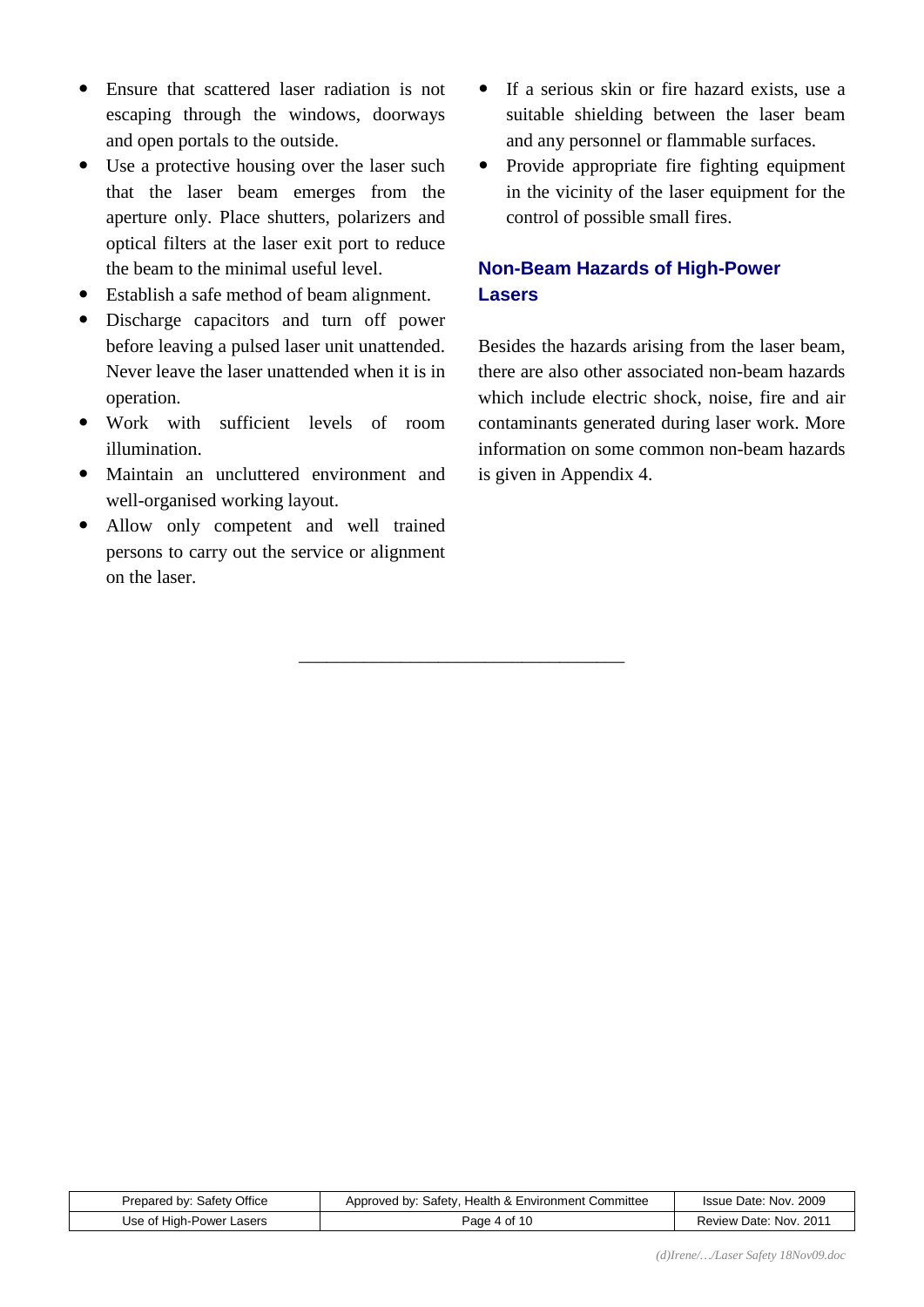# **Appendix 1**

| <b>Class</b>   | <b>Characteristics</b>                               | <b>Remark</b>                        |
|----------------|------------------------------------------------------|--------------------------------------|
| 1              | Low laser emission or access to high laser emission  | If consists of a higher class laser  |
|                | not possible as totally enclosed. Safe during normal | enclosed in an interlocked housing,  |
|                | operation under most circumstances including the     | the laser system reverts to the      |
|                | use of optical instruments for intra-beam viewing    | classification of the embedded laser |
|                |                                                      | once the housing is removed.         |
| 1 <sub>M</sub> | Safe but may be hazardous if optics like binoculars, | Eye injury may occur with optical    |
|                | telescopes, magnifying lenses and microscopes are    | viewing instruments                  |
|                | used in the beam                                     |                                      |
| $\overline{2}$ | Emit low levels of visible radiation (400-700 nm)    | Safe for usual exposure. Only        |
|                | where eye protection is afforded by natural          | hazardous if the viewer overcomes    |
|                | aversion response to bright light including where    | natural aversion response to bright  |
|                | optical instruments used for intra-beam viewing      | light and viewed directly for        |
|                | Maximum output power of 1 mW.                        | extended period of time.             |
| 2M             | As for class 2, except that viewing may be more      | Eye injury may occur with optical    |
|                | hazardous if optics are used in the beam             | viewing instruments                  |
| 3R             | Most class 3R lasers emit between 1-5 mW of          | Eye injury for intentional intrabeam |
|                | visible radiation. Potentially hazardous under some  | (direct) viewing                     |
|                | direct and specular (mirror-like) reflection viewing |                                      |
|                | if the eye is appropriately focused and stable.      |                                      |
| 3B             | Maximum output power of 500 mW. Hazardous            | Serious eye injury for intentional   |
|                | under direct or specular reflection viewing.         | intrabeam exposure even for short    |
|                | Viewing of diffuse (scatter) reflections is normally | time exposure; SOP, administrative   |
|                | safe.                                                | control and training required,       |
|                | No significant skin hazard except for higher         | medical surveillance suggested.      |
|                | powered 3B lasers operating at certain wavelength.   |                                      |
|                | Generally not a fire hazard.                         |                                      |
| 4              | High-powered lasers, output power greater than       | Serious eye and skin injury for both |
|                | 500 mW.                                              | intrabeam and diffuse reflection     |
|                | Potential acute hazard to the eye and skin for both  | exposure, potential fire hazard;     |
|                | direct beams, specular and diffuse reflections.      | SOP, administrative control and      |
|                | Potential fire hazard and air contaminants may be    | training required, medical           |
|                | generated from target or process materials.          | surveillance suggested.              |

Class 2, 3, or 4 laser equipment contained in a protective housing during operation may be put in a lower classification. For example, a class 4 laser total enclosed properly may be reclassified as class 1 or 2.

| Prepared by: Safety Office | Approved by: Safety, Health & Environment Committee | Issue Date: Nov. 2009  |
|----------------------------|-----------------------------------------------------|------------------------|
| Use of High-Power Lasers   | Page 5 of 10                                        | Review Date: Nov. 2011 |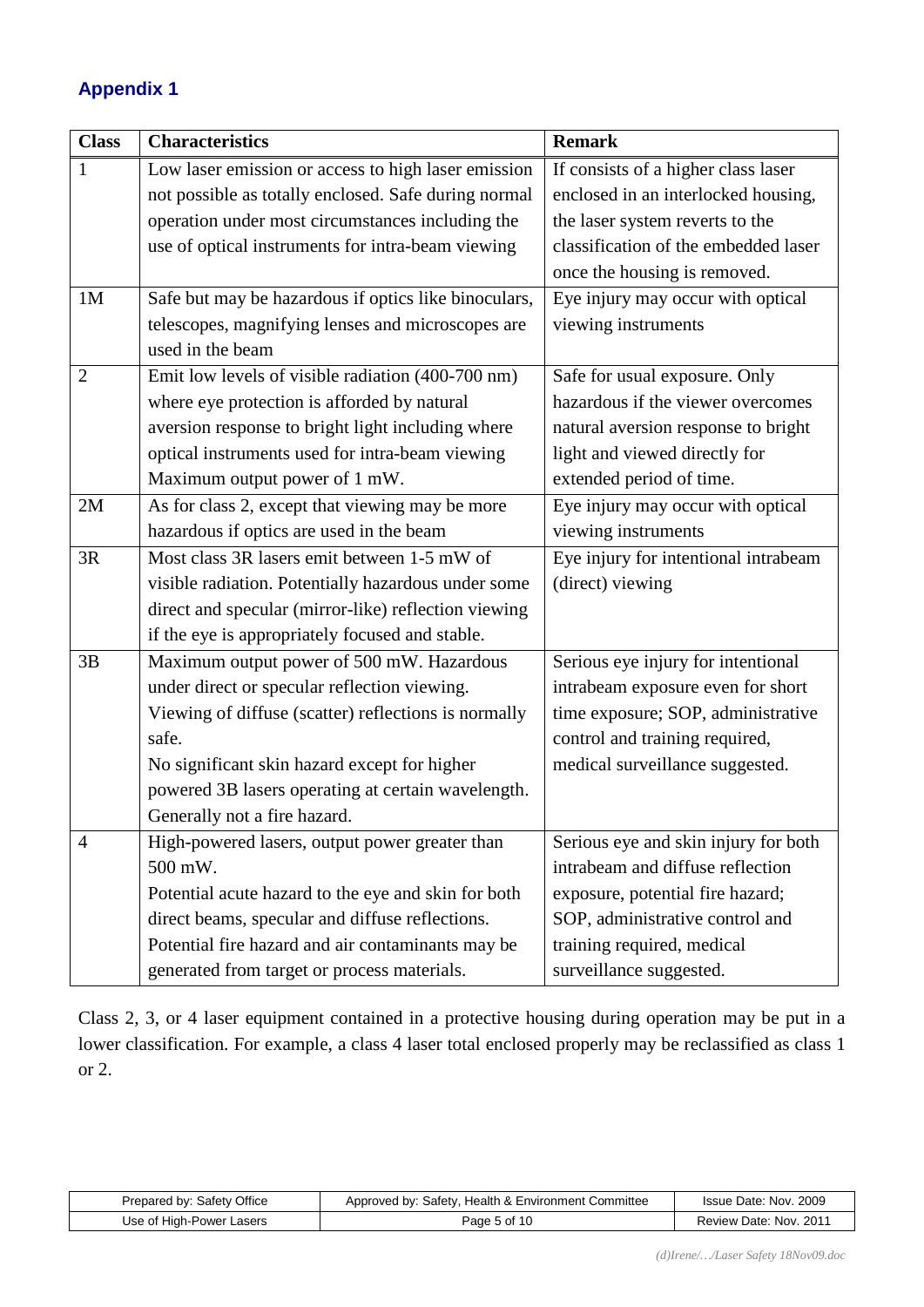# University of Hong Kong Safety office Registration of High-power Laser (Class 3B or 4)

Please complete one form for each Class 3B or 4 laser and submit to the Safety Office.

| Person responsible:                                                                  |                           |
|--------------------------------------------------------------------------------------|---------------------------|
|                                                                                      |                           |
|                                                                                      |                           |
|                                                                                      |                           |
|                                                                                      |                           |
| Details of the laser equipment:                                                      |                           |
|                                                                                      | Room no.: $\qquad \qquad$ |
|                                                                                      |                           |
|                                                                                      |                           |
|                                                                                      |                           |
|                                                                                      |                           |
| Laser classification marked on laser: Class 3B $\Box$ , Class 4 $\Box$ , none $\Box$ |                           |
|                                                                                      |                           |
|                                                                                      |                           |

| $\Box$ Continuous Wave            | $\Box$ Pulsed         |  |                                    |
|-----------------------------------|-----------------------|--|------------------------------------|
| Wavelength   Maximum Power/Energy | <b>Pulse Duration</b> |  | Pulse frequency   Energy per pulse |
|                                   |                       |  |                                    |
|                                   |                       |  |                                    |
|                                   |                       |  |                                    |

\_\_\_\_\_\_\_\_\_\_\_\_\_\_\_\_\_\_\_\_\_\_\_\_\_\_\_\_\_\_\_\_\_\_\_\_\_\_\_\_\_\_\_\_\_\_\_\_\_\_\_\_\_\_\_\_\_\_\_\_\_\_\_\_\_\_\_\_\_\_\_\_\_\_\_\_\_\_\_\_\_\_

\_\_\_\_\_\_\_\_\_\_\_\_\_\_\_\_\_\_\_\_\_\_\_\_\_\_\_\_\_\_\_\_\_\_\_\_\_\_\_\_\_\_\_\_\_\_\_\_\_\_\_\_\_\_\_\_\_\_\_\_\_\_\_\_\_\_\_\_\_\_\_\_\_\_\_\_\_\_\_\_\_\_

**Usage of the laser** (please briefly describe):

Will operation of this laser generate hazardous vapour/fumes: Yes  $\Box$  / No  $\Box$ 

Signature of person responsible: \_\_\_\_\_\_\_\_\_\_\_\_\_\_\_\_\_\_\_\_\_\_\_\_\_\_\_\_\_ Date: \_\_\_\_\_\_\_\_\_\_\_\_\_\_\_\_\_

| Prepared by: Safety Office | Approved by: Safety, Health & Environment Committee | Issue Date: Nov. 2009  |
|----------------------------|-----------------------------------------------------|------------------------|
| Use of High-Power Lasers   | Page 6 of 10                                        | Review Date: Nov. 2011 |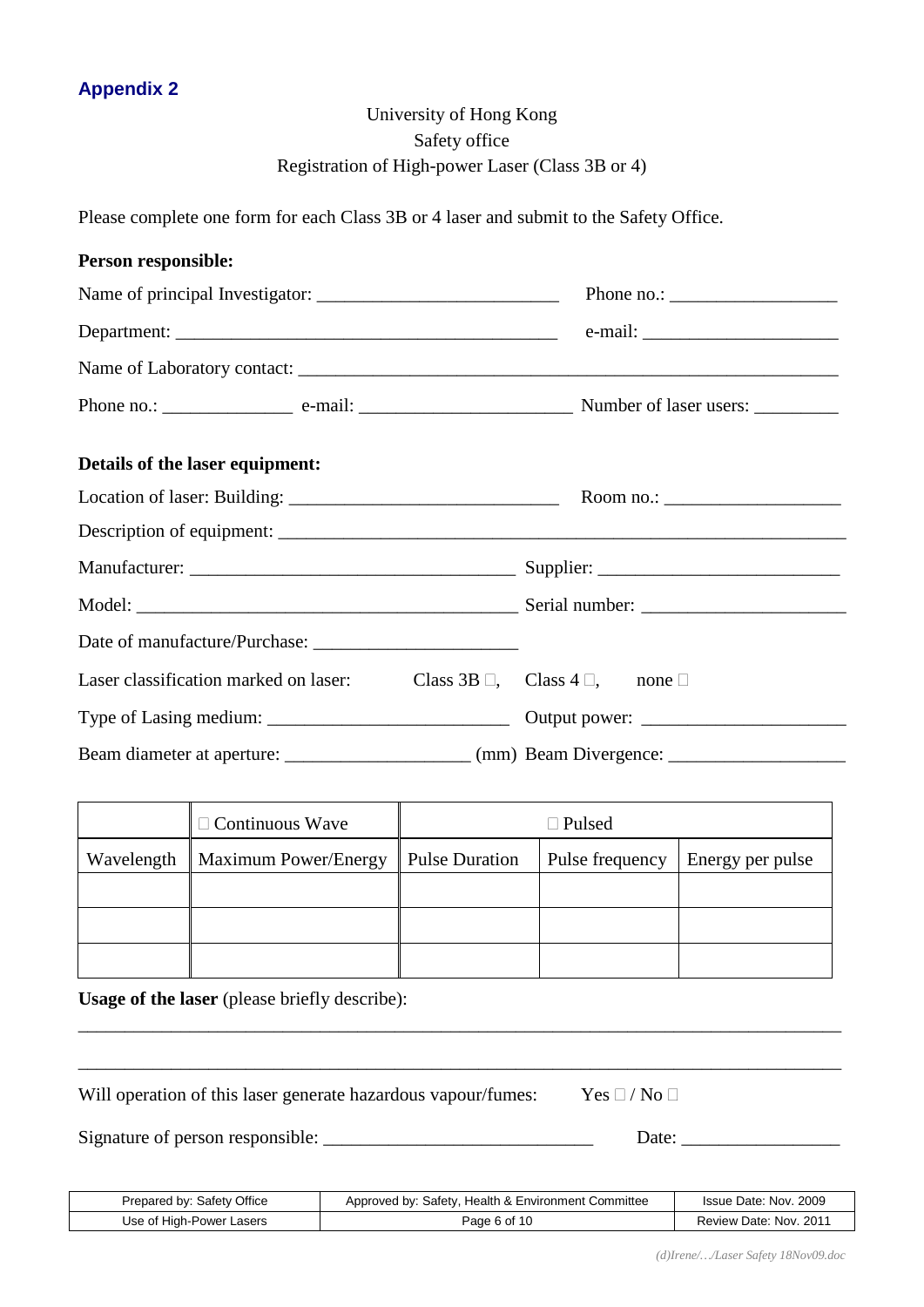## **Appendix 3**

#### **Building Requirements for a Laser Controlled Area**

A Laser Controlled Area should have the following safety features:

#### Control access

- 1. A Laser Controlled Area, such as a room separate from other laboratory area should be dedicated for the sole use of the laser only. The activities within it should be restricted to those directly related to the laser work.
- 2. The room should have access control, and be made only accessible to those directly involved in the laser work.

#### Safe entrance

- 3. The entrance door to the laser room should be interlocked to ensure that the laser beam is shut down when the door is opened to prevent exposure of unprotected persons. This interlock should be designed to fail to a safe condition. Locking the door to a laser controlled area as a means of control should not be used as this may cause serious safety risks in case of emergency.
- 4. The interlock system should be designed so that once operated the system can only be reset after all safety measures are resumed. The reset button should not itself restart the laser but should enable the start command of the laser equipment.
- 5. A fail-safe electrically operated shutter or beam stop can be interlocked with the entrance door to terminate the laser emission if it is not desirable to connect the door interlock to the power supply of the laser in case a long warm-up period is required to achieve a stable laser operation.
- 6. If access to a Laser Controlled Area is permitted with the laser in operation or an interlock override is fitted, the room layout should ensure that there is no direct line of sight from the laser to any entry point. A laser barrier such as an internal partition, screen or laser-resistant curtain is required to prevent direct viewing of the beam upon accidental entry into the room when the beam is energized. An audible alarm should also be installed to give warning when the door is opened. A small lobby area between the entry point and this barrier is useful to allow persons to put on eye protection (if required) before moving into the hazard area.
- 7. If the Principal Investigator or the Person-in-charge of a high-power laser is able to carry out a detailed risk assessment of the laser operation, and demonstrate that the relevant Maximum Permissible Exposure (MPE) of the direct, reflected and diffuse laser radiation for the eye and the skin will not be exceeded in any of the accessible parts of the Laser Controlled Area, the requirements on door interlock in paragraphs 3-6 above can be waived. This decision not to have the remote interlock however has to be clearly documented by the Principal Investigator or the

| Prepared by: Safety Office | Approved by: Safety, Health & Environment Committee | Issue Date: Nov. 2009  |
|----------------------------|-----------------------------------------------------|------------------------|
| Use of High-Power Lasers   | Page 7 of 10                                        | Review Date: Nov. 2011 |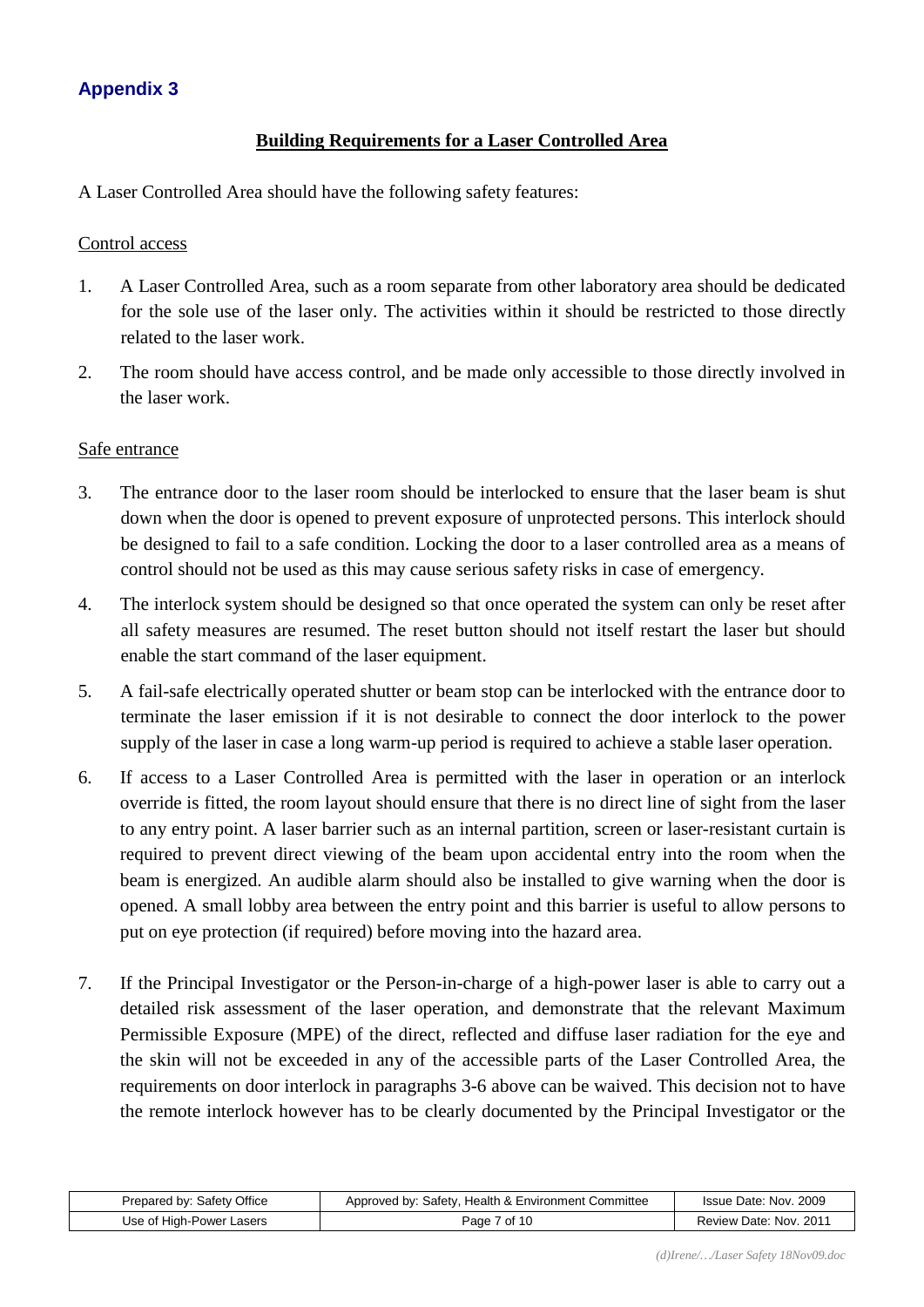Person-in-charge. The assessment should be carried out in accordance with a relevant international standard such as ANZI Z136.1.

#### Proper warning

- 8. An illuminated laser warning sign should be installed outside the entrance to the Laser Controlled Area to indicate the operation of the laser. The light should be appropriately connected and activated by the operation of the laser so that it indicates "laser on. Do not enter" or "Laser radiation. Do not enter when light is on" whenever the laser is in operation. It should not be manually operated.
- 9. A standard laser warning sign (such as the ones shown below) should be posted at each entrance and also on the inside of the laser room to indicate the potential hazard.



10. It is also advisable to put other suitable warning labels on the door of the room to indicate controlled access. Examples include "Keep out! Authorized persons only" or "Eye protection must be worn".

#### Building work

- 11. Walls and ceilings or other surfaces should be made non-reflective. This can minimize reflected laser beam.
- 12. For class 4 lasers, fire-resistant surfaces should be used near the laser beam.
- 13. Windows that are transmissive at the laser wavelength have to be covered by absorbing materials capable of withstanding laser irradiation without risk of fire or other damage. This is to ensure that scattered laser beam will not escape to the outside or be viewed by a passer-by.
- 14. Sufficient high level of room illumination should be maintained for clear vision through protective eyewear. This can also restrict the diameter of the pupil to reduce the retinal exposure. Light-coloured but diffusely reflecting surfaces can be used to achieve this.
- 15. Work area should be designed with adequate freedom of movement.

| Prepared by: Safety Office | Approved by: Safety, Health & Environment Committee | Issue Date: Nov. 2009  |
|----------------------------|-----------------------------------------------------|------------------------|
| Use of High-Power Lasers   | Page 8 of 10                                        | Review Date: Nov. 2011 |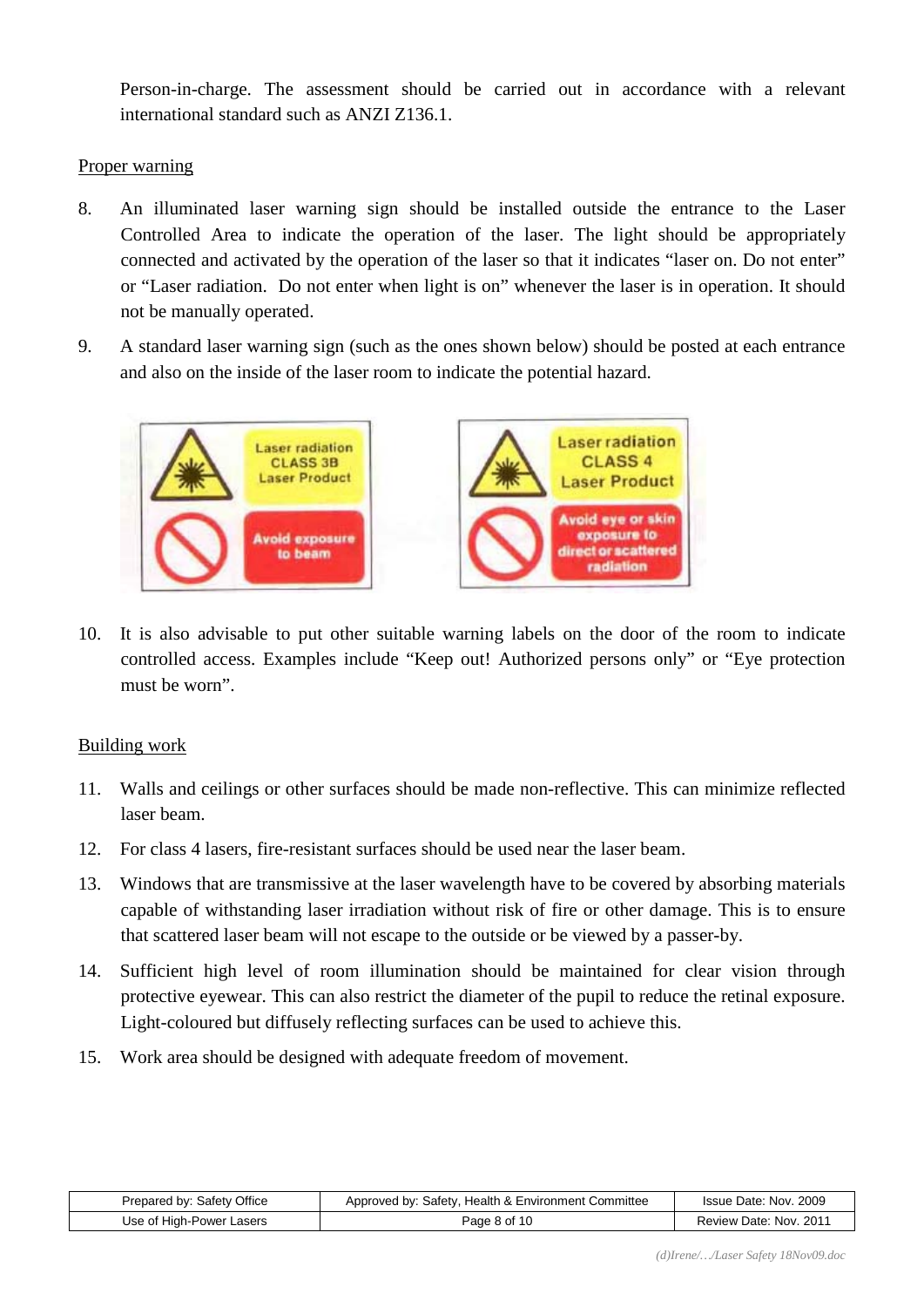#### **Others**

- 16. Local exhaust ventilation for removal of any hazardous vapours or fumes generated should be provided if appropriate.
- 17. A chemical fume hood or other local exhaust ventilation must be available if hazardous chemicals will be used. If a chemical fume hood is installed, its glass sash should be positioned so as to make accidental reflection of the laser beam impossible.
- 18. The installation of emergency-stop button to terminate the laser emission in the event of emergency should be considered.

| Prepared by: Safety Office | Approved by: Safety, Health & Environment Committee | Issue Date: Nov. 2009  |
|----------------------------|-----------------------------------------------------|------------------------|
| Use of High-Power Lasers   | Page 9 of 10                                        | Review Date: Nov. 2011 |